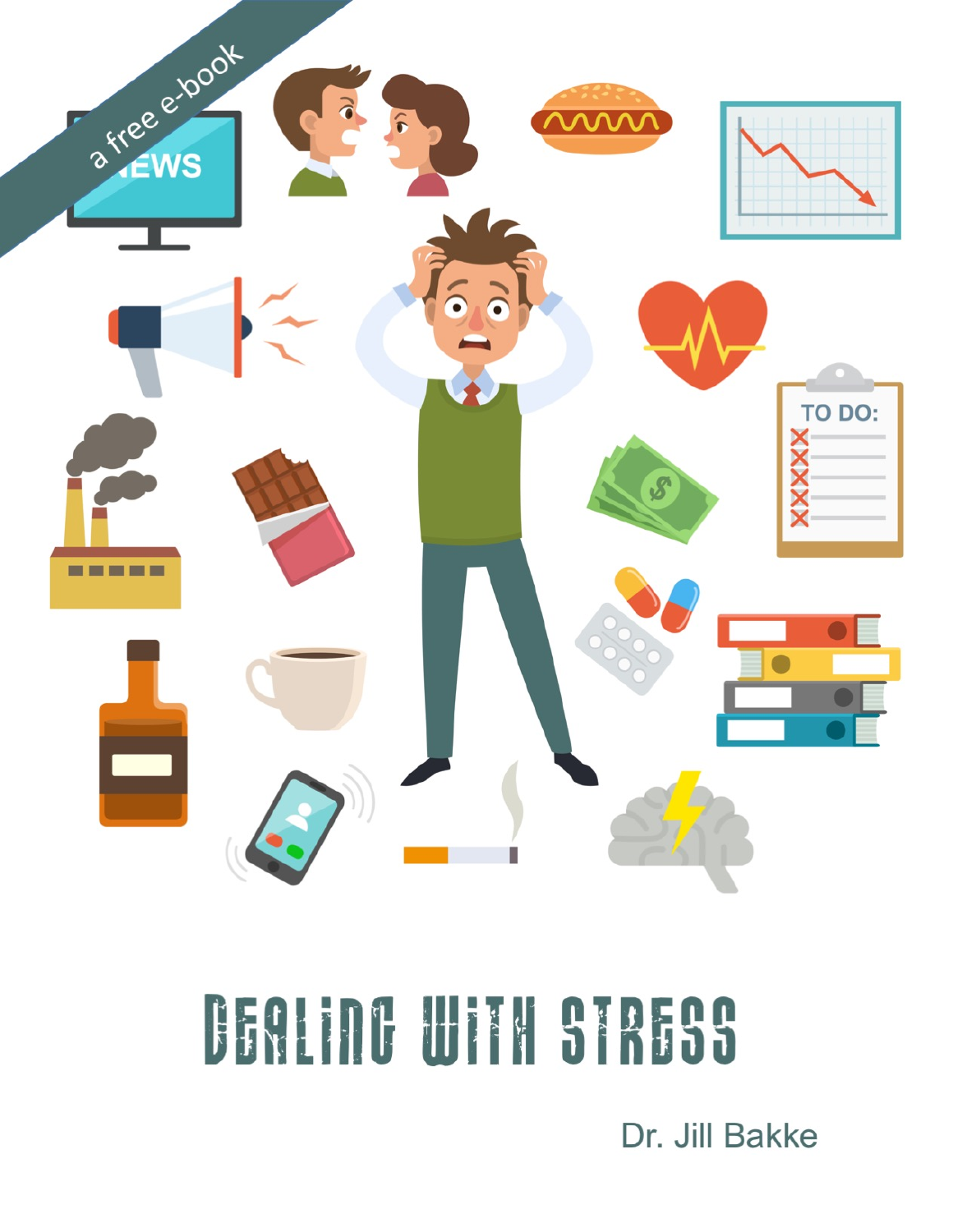## **DEALING WITH STRESS**

When you are stressed the electrochemical messengers race to various parts, and

- The heart beats faster.
- Breathing quickens.
- The liver releases stored nutrients.
- Blood pressure rises.
- Pupils dilate.
- Muscles tense



Limited stress can help you respond to special challenges, but your health will break down if the body's "red alert" status of stress becomes chronic. You need to allow sufficient time to relax or regroup.

#### Factors Contributing to Stress

Some people, especially TYPE A personalities, are more prone to stress. Do you have the characteristics of a TYPE A personality?

- Competitive
- Over achiever
- See life as a test
- Do anything to get a job done (workaholics)
- Are a perfectionist
- Frequently talk over or interrupt people
- Have a low tolerance for incompetence
- You are highly conscientious
- May bite your nails or grit your teeth
- Speak and/or move at a fast pace

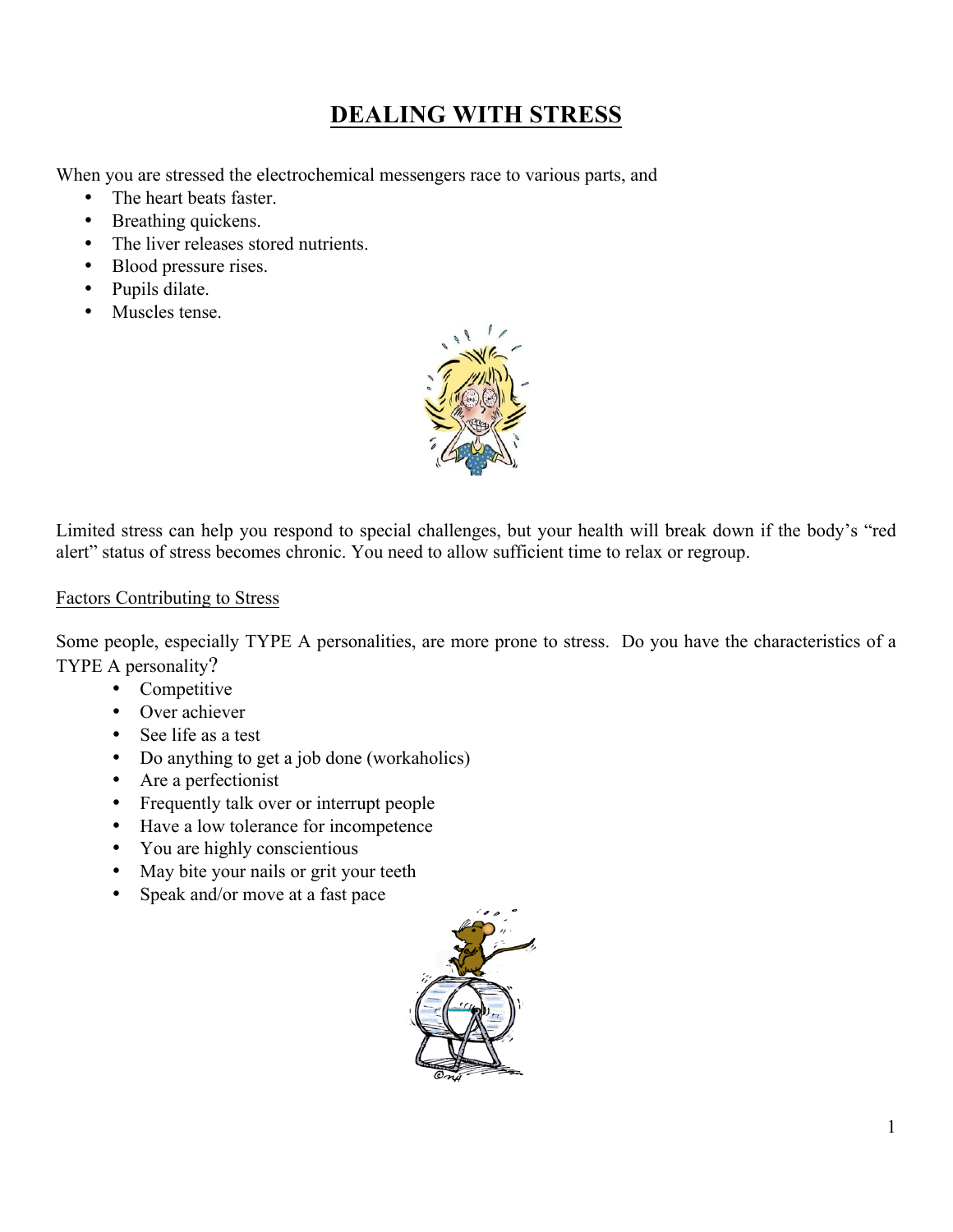Did you know that in one study, Type A's secreted four times as much adrenaline as Type B's during a simple math test given to both groups?

- Type A behavior can endanger your health and sabotage you on the job.
- A constant state of alarm can eventually overwhelm you.
- Your performance can decrease.
- Your thinking may get muddled.
- You are prone to make mistakes.
- You may become more of a hindrance than a help.
- You may be working to an early grave.

## WHAT CAN YOU DO TO EASE STRESS?

A healthy diet is important.

- Eat three balanced meals a day.
- Eat fresh foods, avoid processed food.
- You get extra stamina from complex carbohydrates found in these types of foods: \*fruits \*vegetables
- Stay away from fat-laden and sweet snack foods. Try instead \*raw vegetables or apples \*air-popped popcorn \*plain rice cakes \*miniature shredded wheat
- Drink plenty of water, 8 glasses a day. Water will
	- Prevent heart attacks, strokes and blood clots
	- Regulate your body temperature
	- Keep your skin smooth
	- Help your digestive system run smoothly
	- Eliminate or flush toxins out of your system



Get a good water bottle and use it!

Avoid a lot of caffeine (coffee/tea/soda), cigarettes and alcohol. These can be hard habits to break, but they lead to more stress.

It is important to find balance in your life, not only does all work and no play make Jack a dull boy, it can make him a sick boy.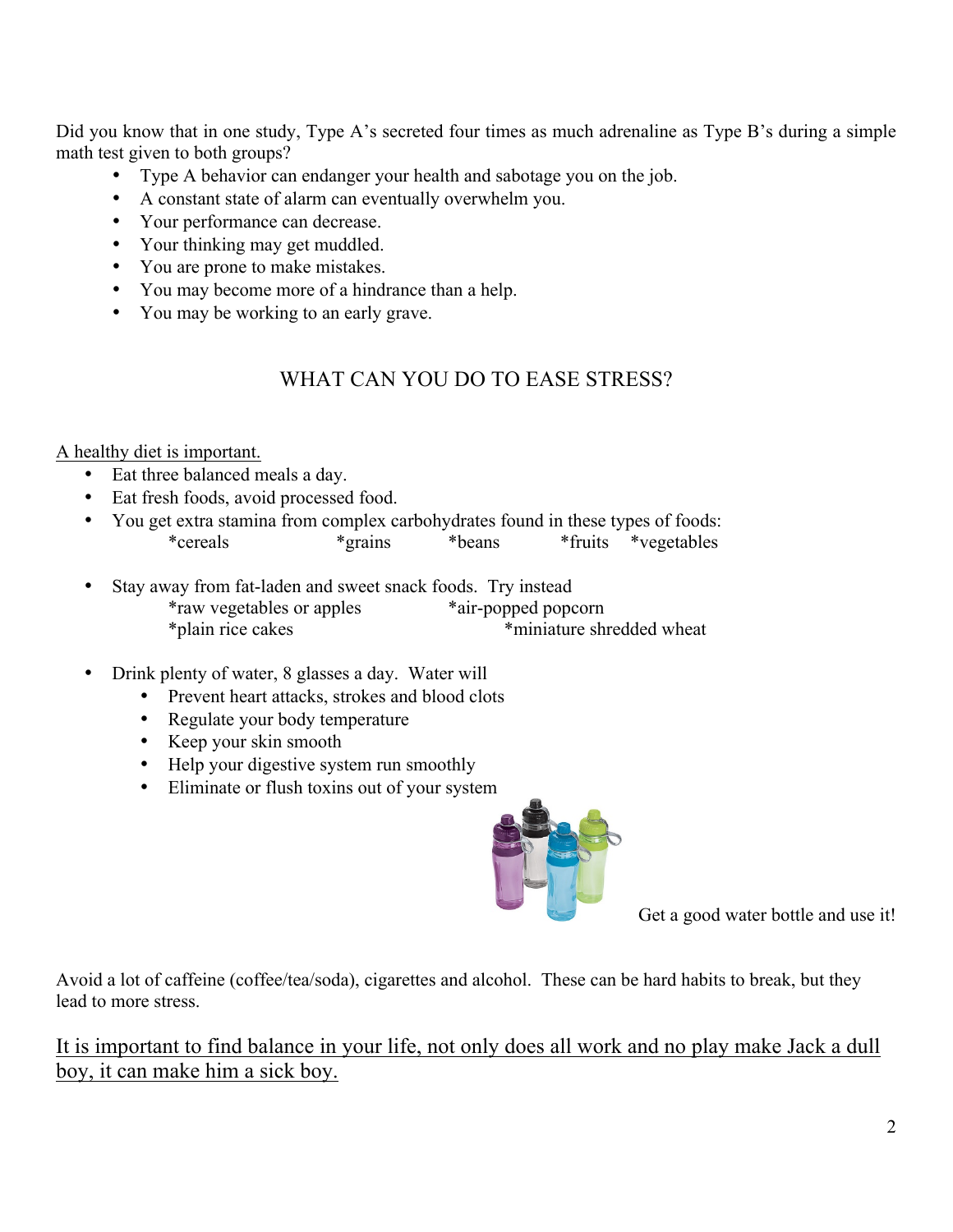Listen to your body. Your entire body operates on a 90-minute rhythm of activity followed by rest. Try to work along with your body and take breaks or switch activities after every hour and a half, even if it is only for a few minutes.

### Get some exercise.

Even if your schedule is tight, DON'T skip lunch. Eat a light salad and walk for 15 minutes. You will find yourself replenished and ready to get back to your work. Thirty minutes of walking a day is ideal.

As a stress-proofer, exercise gives your body the energy you will need to draw on in times of extra stress. It dissolves muscle tension and releases your body's natural painkillers to give you a general sense of well-being. The hardest thing is to walk through the gym door or put on those track shoes and get moving. Any activity that vigorously and continually moves your large muscles for at least **20 minutes** is ideal.

- Exercise three times a week
	- Warm up before and cool down after exercising.
	- Include gentle stretching in your routine.



You can also get more exercise by using the stairs, parking at the far end of parking lots and walking to your target, riding a bike to work, and taking mini stretch breaks during the day. Get creative. Move your body.

## Learn how to relax

- Learn to laugh more, especially at yourself.
- Build more relationships—network.
- Don't bottle up your feelings.
- Slow down—"Smell the roses."
- Don't butt heads with other type A's.
- Delegate.
- Have an activity other than work.
- Walk to the beat of a slower drummer.
	- Let a slow talker finish a sentence.
	- Let someone go ahead of you in line.
	- Take a relaxing bath instead of a quick shower once a week.
	- Try meditating.
	- When the traffic light changes, don't race out of the starting Gate.